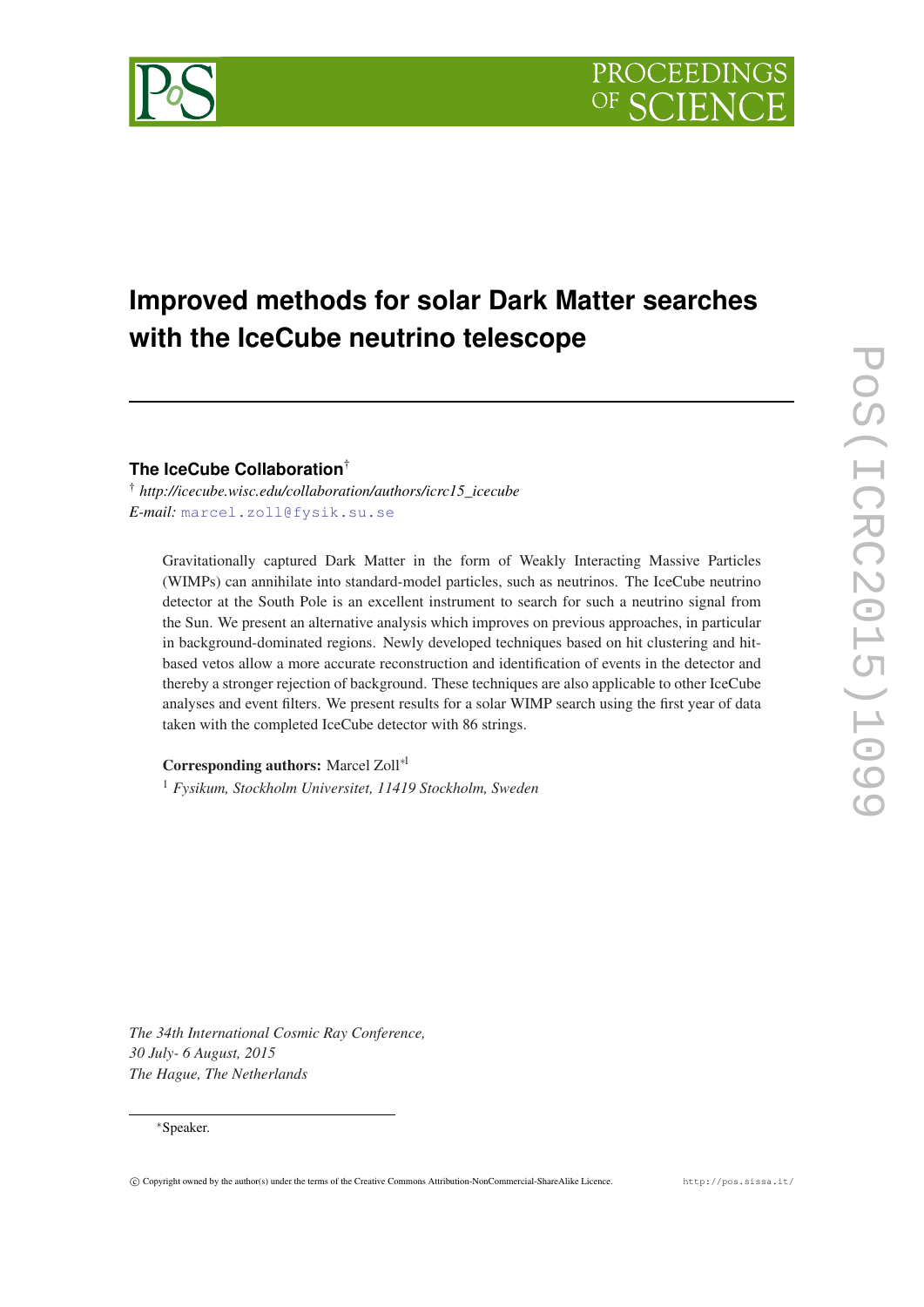# 1. Introduction

There is strong observational evidence for the existence of Dark Matter in the universe, including our own galaxy[[1](#page-6-0)], which could possibly have a particle manifestation. Examination of this possibility to date has not revealed the exact constituents of Dark Matter. One intriguing candidate is a Weakly Interacting Massive Particle (WIMP) [[2](#page-6-0)], which could for example emerge in a super-symmetric extension of the Standard Model (SM). If Dark Matter indeed exists in the form of WIMPs, they should reveal their presence through their annihilation into lighter detectable SM particles. Still, with a low local density of about 0.3 GeV/cm<sup>3</sup> and preferred WIMP masses in the range from a few GeV up to the TeV scale, as well as the cross-section limits obtained, their annihilation processes remain rarely accesible for our observation.

Due to their gravitational interaction, it is probable that WIMPs get gravitationally trapped inside heavy bodies of ordinary matter. The Sun represents the best nearby candidate for this capture process which is driven by the scattering of the WIMPs on nuclei of the Sun, binding them to the system, and subsequent gradual energy losses while sinking towards the Sun's centre. The resultant over-density of WIMPs in a sphere at the centre of the Sun increases the rate of selfannihilation processes so that it is competitive with the capture rate. Considering the lifetime of the Sun, we assume that these processes have reached equilibrium[\[3](#page-6-0)]. The annihilations will result in a variety of SM particles, with further particles produced in secondary decay processes, of which only neutrinos can possibly escape the Sun without absorption. The detection of a neutrino flux from the Sun at energies similar to the rest-mass of the WIMP would therefore provide evidence of the presence of Dark Matter and indicate some of its properties.

We present a search for solar WIMPs with the IceCube neutrino telescope. We use one year of data recorded in 2011/12 with the fully completed detector (IC86). A second independent solar WIMP analysis has been carried out on the same data set. It achieved a consistent result and is presented as a separate contribution (ICRC 1209[[4](#page-7-0)]).

#### 2. The IceCube Neutrino Detector

IceCube is a cubic-kilometer sized neutrino detector installed in the ice at the geographic South Pole [[5](#page-7-0)] between depths of 1450 m and 2450 m. Detector construction started in 2005 and finished in 2010. The detector consists of an array of 5160 digital optical modules (DOMs) assembled on 86 so-called strings. The DOMs detect the light emitted whenever a neutrino undergoes a neutral current (NC) or charged current (CC) interaction on a nucleus in the ice. Only the CC interaction of a muon neutrino creates an energetic and therefore long-ranged muon, whereas the products of all other interactions lose all their energy in particle showers with a typical size of a few meters. Events in IceCube thus leave two distinct hit patterns in the detector: tracks, identified by the extended pattern of Cherenkov-light emitted as the muon propagates O(km), and spherical cascades, caused by particle showers in NC and CC interactions, as well as by stochastic losses along a muon-track, which can dominate in terms of the amount of light emitted. All IceCube analyses reconstruct events recorded in the detector by fits to these two very distinct light distribution patterns.

In IceCube data at trigger level two effects of nuisance are found: detector noise (500-700 Hz per DOM) and event coincidences, where two or more events are simultaneously present inside the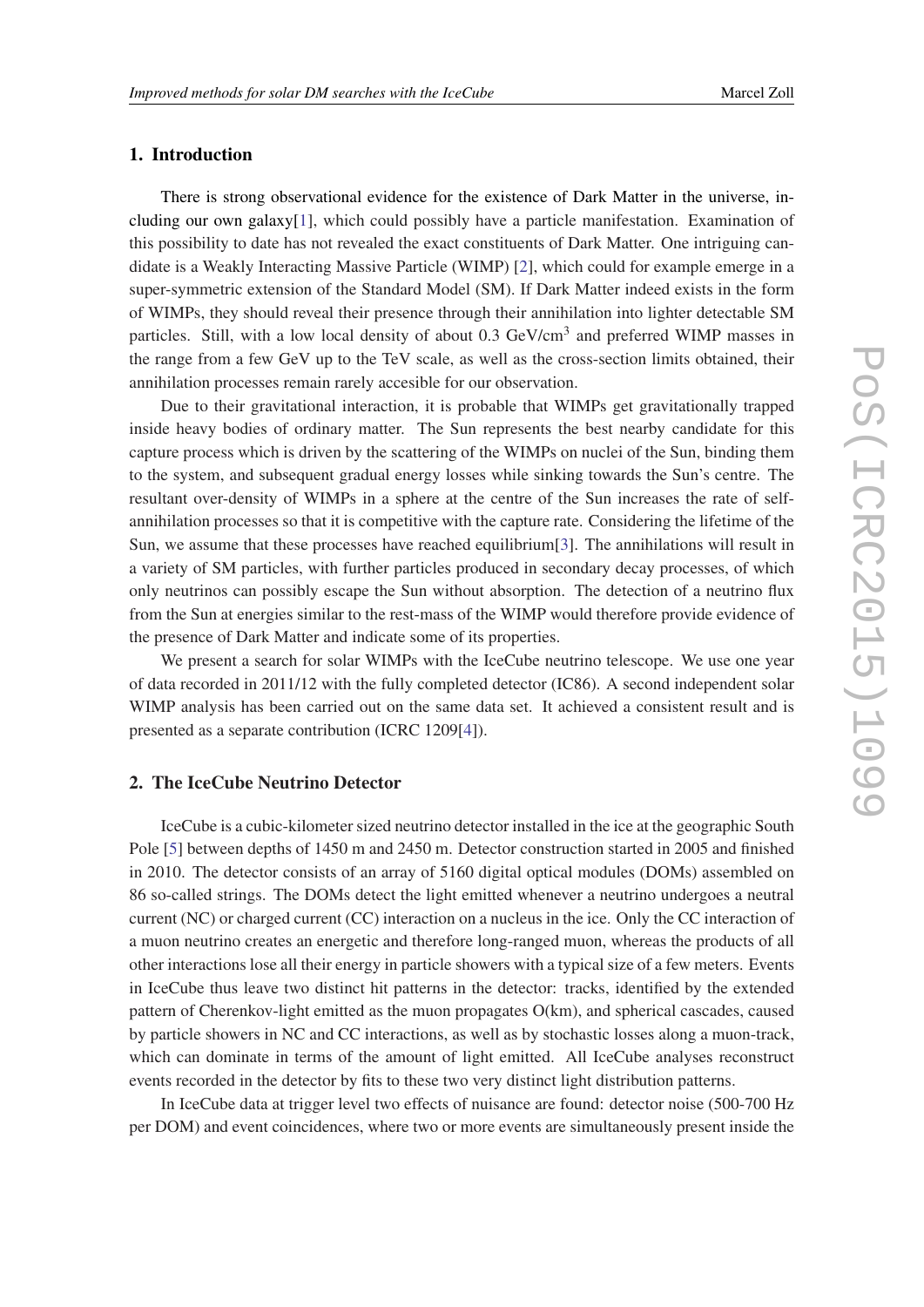detector (∼10% of the events). Both effects lead to errors in event reconstructions and need to be removed by algorithms performing *noise/hit-cleaning* and *event-splitting*.

# 3. The IceHive Event-splitter

In this analysis a novel event-splitter named IceHive was developed, which is based on clustering of DOM-*hits* in space and time with an imposed multiplicity requirement. This clustering routine is based on the determination of whether any two hits are causally connected and are therefore caused by a common source of light (*physics hit*), different from stochastic noise (*noise hit*). Collecting physics hits into clusters while excluding noise hits allows the separation of individually developing sub-events in the detector.

The relation between two physics hits can be described by one of the following causes:

- 1. hits are located on different geometrical/topological sites of the same light-front (Cherenkovcone), thus are spatially separated with no or little time separation
- 2. hits are caused by photons of the same light-front travelling between DOMs, thus hits are connected by the speed of photon propagation
- 3. hits are caused by light-emission at different positions along a muon-track, thus hits are connected by the speed of particle propagation



A graphical impression of this can be found in Figure 1.

Figure 1: Possible light emission topologies for tracks and cascades at the present (blue) and future (pink) after photon-propagation for a particle (arrow) traversing the detector volume. Hits are registered on DOMs (circles); their relation is governed by the causal arguments of spatial separation, photon propagation and particle propagation.

This allows the construction of a binary causal connection estimator between hits  $h_1(\vec{r}_1,t_1)$ and  $h_2(\vec{r}_2,t_2)$  with three dedicated terms (without restriction of generality:  $t_1 < t_2$ ):

$$
E(h_1, h_2) = \left[ (h_2 \in EV_{\text{static}}(h_1)) \wedge (\alpha_{\infty}^- \le R_{\infty}(h_1, h_2) \le \alpha_{\infty}^+) \right]
$$
(3.1)

$$
\vee \left[ (h_2 \in EV_{\text{photon}}(h_1)) \wedge (\alpha_{c_{\text{ice}}}^- \leq R_{c_{\text{ice}}}(h_1, h_2) \leq \alpha_{c_{\text{ice}}}^+) \right]
$$
(3.2)

$$
\vee \left[ (h_2 \in EV_{\text{particle}}(h_1)) \wedge (\alpha_{c_{\text{vac}}}^- \leq R_{c_{\text{vac}}}(h_1, h_2) \leq \alpha_{c_{\text{vac}}}^+) \right]
$$
(3.3)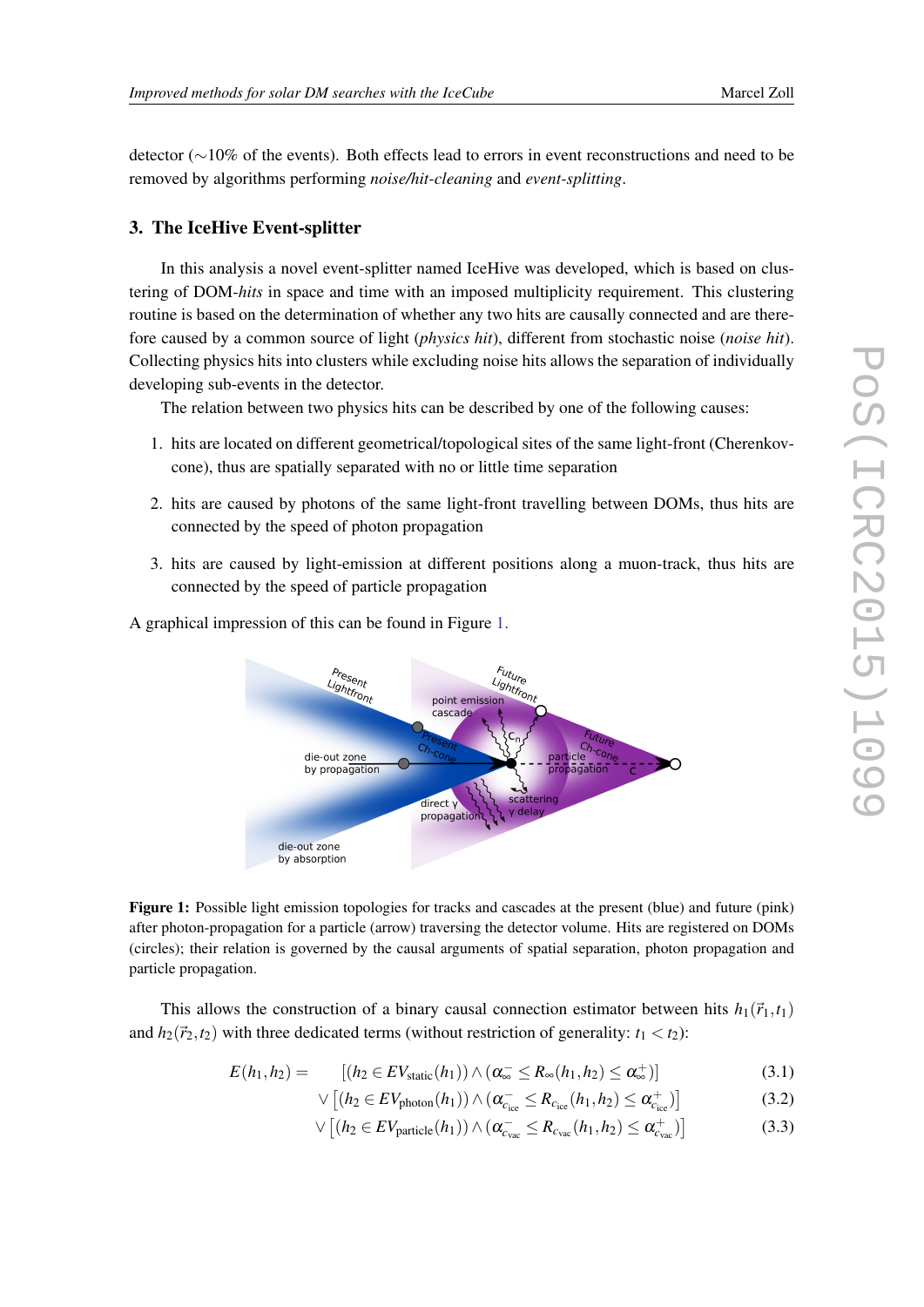where  $R_v = (t_1 - t_2) - |\vec{r}_1 - \vec{r}_2|/v$  is the time-residual of a messenger particle travelling with speed *v* between hits, the  $\alpha_{\nu}^{\pm}$  are adjustable parameters, and  $EV_{\rm relation}$  is the eligibility volume (EV) containing all DOMs to which a specific hit can possibly connect. The EV needs to be selected according to the typical range of the messenger and the imposed multiplicity criterion. In contrast to previous solutions IceHive explicitly takes the detector geometry into account when the EV is constructed<sup>1</sup>. These equations with careful selection of the involved parameters make IceHive very robust against the influence of noise, so that its application on the raw detector readout becomes possible. Figure 2 shows the ability of IceHive to select the correct physics hits. Applied before online reconstructions and filters, IceHive could demonstrate an additional background reduction of 30% for muon topologies and 65% for cascades. Coincident events, which are expected to be found at an abundance of 10% in the recorded data, were separated at a success rate of 87%.



Figure 2: Comparing the selection of physics hits for the previous event-splitter solution based on spatial clustering (left) and the improved IceHive algorithm (right). Optimal performance is indicated along the diagonal. The residual plots show the average number of missed physics hits for events with different number of physics hits present in total.

# 4. Event Selection

For this analysis we produce dedicated signal simulation using WimpSim [\[6,](#page-7-0) [7\]](#page-7-0) for several WIMP masses. We pick the annihilation into  $W^+W^-$  and  $\tau^+\tau^-$  to represent a hard neutrino spectrum and annihilation into  $b\overline{b}$  for a soft one and thereby bracket other conceivable branching scenarios. Depending on the WIMP mass and annihilation channel, the expected signal neutrinos at the detector range in energy from just a few GeV up to some TeV. This analysis focuses exclusively on a signal in muon neutrinos creating tracks in the detector, as these in general yield the best pointing. Compared to previous WIMP analyses in IceCube, the detector simulation has been substantially improved; in particular, the description of the particle/photon propagation and detection in ice, as well as the detector response.

The regular IceCube (IC) array has a threshold on the neutrino energy  $\sim$ 100 GeV while the more densely instrumented region DeepCore (DC) lowers this threshold to ∼10 GeV. All IceCube neutrino analyses suffer from a strong background of down-going muons and neutrinos created

<sup>&</sup>lt;sup>1</sup>The detector geometry resembles regular hexagons similar to a bee hive, hence the naming of the algorithm.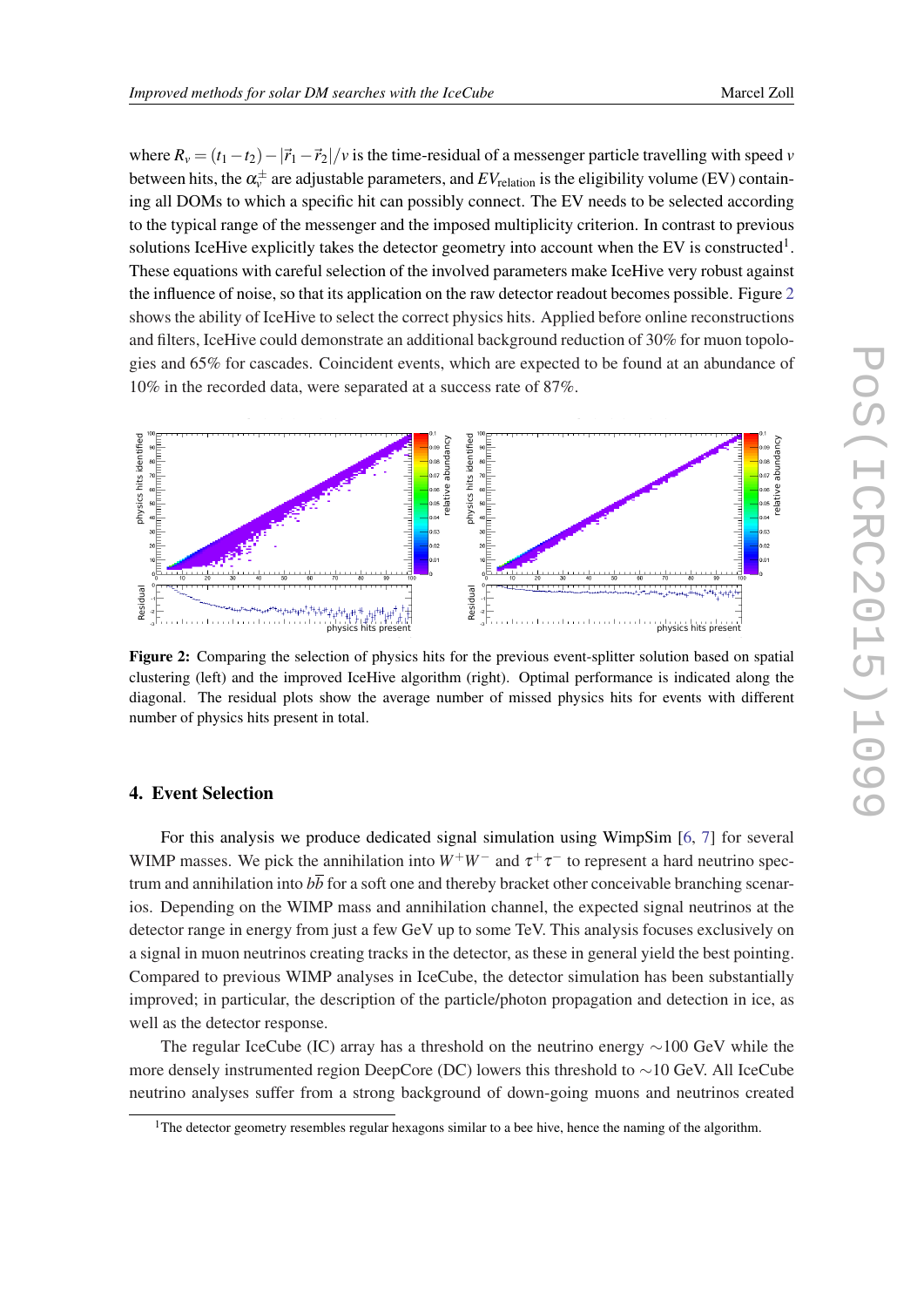from cosmic ray showers in the upper atmosphere. Atmospheric muons will be observed only as down-going while atmospheric neutrinos are found at all directions. This greatly influences the approach to the event selection.

As the event-splitter IceHive shows better performance compared to the methods used traditionally, it is initially applied to all available detector data selected by any of the online filters (∼800 Hz) during one year of live-time (337.4 d). Thereafter event reconstructions are performed on the split physics hit selection and minimum quality cuts are enforced.

The event sample is then split into four sub-samples: if the hits of an event are predominantly found in the denser instrumented region of DeepCore they are classified as *DC-dominated*, otherwise they are classified as *IC-dominated*. Another subdivision is performed according to the incident zenith angle, where events originating from above the horizon are dominated by throughgoing atmospheric muons (referred to as *BG-dominated*).

In the further treatment we require that events in the BG-dominated sample are starting within the detector, which can only be fulfilled by true neutrino events; the detector's outer layer of strings act as an active veto. No such requirement is applied for the up-going (not BG-dominated) sample, because the Earth acts as a natural filter for the atmospheric muon background.

At this level of about 1 Hz we apply two dedicated Boosted Decision Trees (BDT), one for DC-dominated and another one for IC-dominated events, thus the different background samples are treated conjointly. These BDTs are trained solely on variables expressing the containment of events in the detector, thus explicitly ignore any energy dependence. This reduces the background by another factor of ∼10. Thereafter another four now energy-sensitive BDTs are applied, one to each of the four sub-samples. The second stage BDTs are trained on a signal sample which is typical for the respective selection: 1 TeV WIMPs annihilating into *W*+*W*<sup>−</sup> for the IC-dominated samples and an equal mixture of 100 GeV WIMPs into  $W^+W^-$  and  $b\overline{b}$  and 50 GeV WIMPs into  $\tau^+\tau^-$  for the DC-dominated samples. The BDT-classifiers at this point are sensitive to the specific energy spectrum and zenith distribution of the signal expectation and can now be used as tuning parameters. Figure [3](#page-5-0) shows the classifier distributions for the up-going subsamples. A loose cut on the BDT-classifier at zero brings the data rate down to about 20 mHz.

Up to this level the background has been reduced by a factor of  $4 \cdot 10^4$  while, depending on chosen mass and annihilation channel, between 11% and 20% of the signal could be retained.

### 5. Analysis method

We use a shape likelihood based on the opening angle  $\Psi$  of the observed event direction compared to the current position of the Sun. The probability density function for an event  $\vec{e}_i$  as a set of observable quantities in a sample containing  $\mu$  signal events in a total of  $N_{\text{obs}}$  events is given by

$$
g(\vec{e} = (\Psi)|\mu) = \frac{\mu}{N_{\text{obs}}} f_{\text{s}}(\Psi) + (1 - \frac{\mu}{N_{\text{obs}}}) f_{\text{bg}}(\Psi)
$$
(5.1)

where  $f_s(\Psi)$  and  $f_{bg}(\Psi)$  are the probability distribution function (PDF) for signal and background. The signal PDF can be obtained by direct tabulation from WIMP simulation of any specific masschannel combination; in contrast the background PDF is obtained from experimental data by scram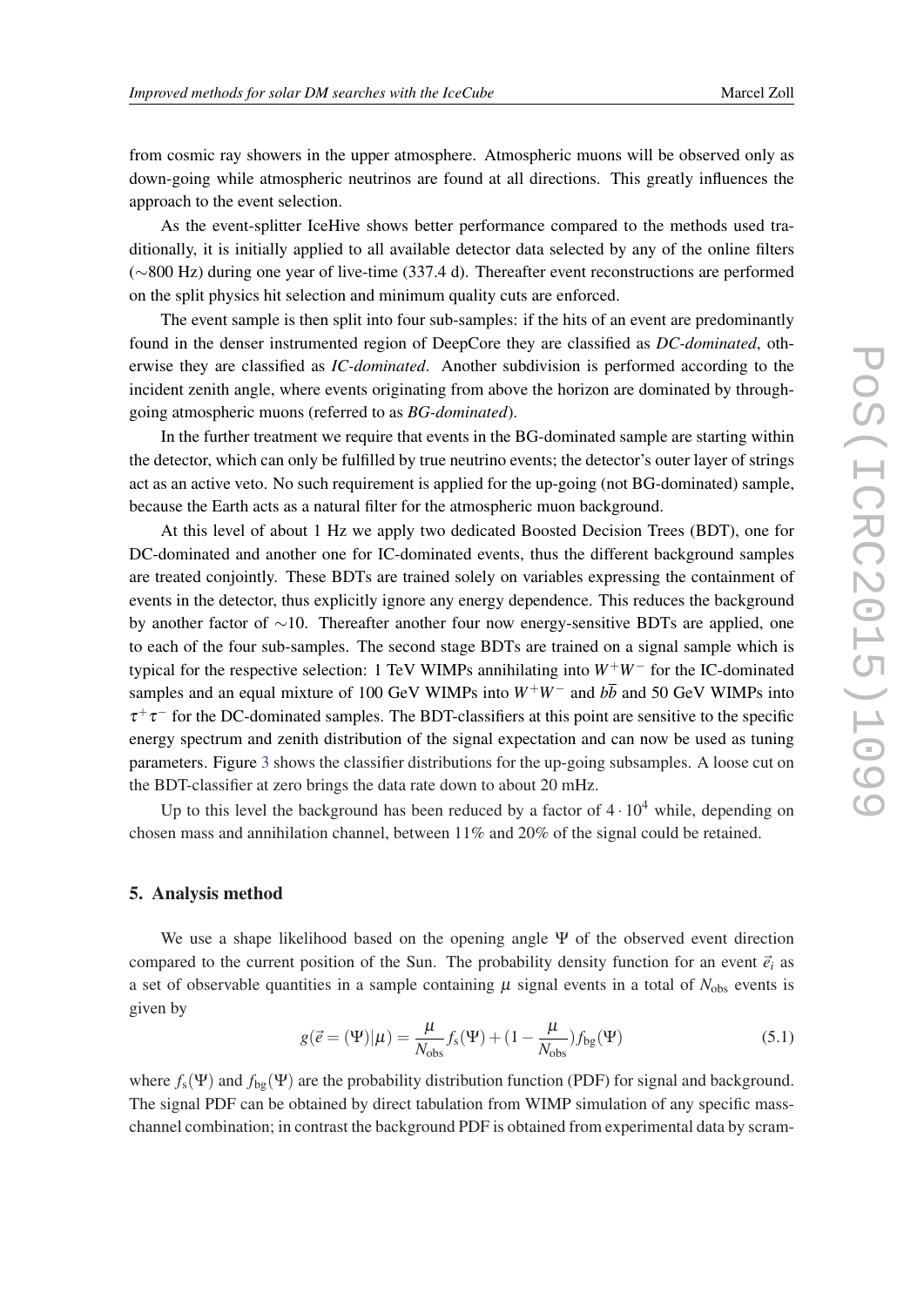−1 −0.8 −0.6 −0.4 −0.2 0 0.2 0.4 0.6

Rate [mHz]

Rate [mHz]

<sup>−</sup><sup>7</sup> 10  $10<sup>10</sup>$ <sup>−</sup><sup>5</sup> 10 <sup>−</sup><sup>4</sup> 10 <sup>−</sup><sup>3</sup> 10

<span id="page-5-0"></span>

<sup>−</sup><sup>7</sup> 10

Figure 3: The energy-sensitive BDT-classifier score for the up-going subsamples of IC-dominated (left) and DC-dominated events (right). Events scored to high values are most signal-like. Shown is experimental data (black) and the simulation of atm.  $v_\mu$  (solid green) and atm.  $v_e$  (dashed green), as well as atm.  $\mu$  from CORSIKA at low (solid red) and high primary energies (dashed red). The simulation total is shown in gray. The signal expectation (blue) scaled to the data-rate is shown for a representative of a hard (solid) and soft (dashed) spectrum in the respective sample.

**BDTscore** 

bling the apparent Sun azimuth, thereby removing any possible signal traits in  $\Psi$ ; see figure 4 for some examples.



Figure 4: The obtained PDFs for background by scrambled experimental data and a hard and soft signal expectation in the IceCube-dominated (left) and DeepCore-dominated (right) sample. Only the winter months and up-going events are considered. The different structure in the background is caused by selection and geometrical effects in the respective sample.

The likelihood value for  $\mu$  signal events in the complete sample is then given by

$$
\mathscr{L}(\mu) = \prod_{i}^{N_{\text{obs}}} g(\vec{e}_i | \mu)
$$
\n(5.2)

We use the prescription from Feldman and Cousins [[8](#page-7-0)] to construct a test statistic and extract sensitivities and limits for the number of observed signal events in the sample at 90% confidence level. This number can then be converted to a WIMP annihilation rate in the Sun and finally to a limit on the WIMP-nucleon scattering cross-section.

In the evaluation of our data sample, we limit ourselves to data obtained in the winter months (174 days of live-time) when the Sun is below the horizon and all sensitivity is obtained from upgoing neutrino events. Furthermore we tighten the last cut on the BDT-classifier to obtain the best

BDTscore

−0.6 −0.4 −0.2 0 0.2 0.4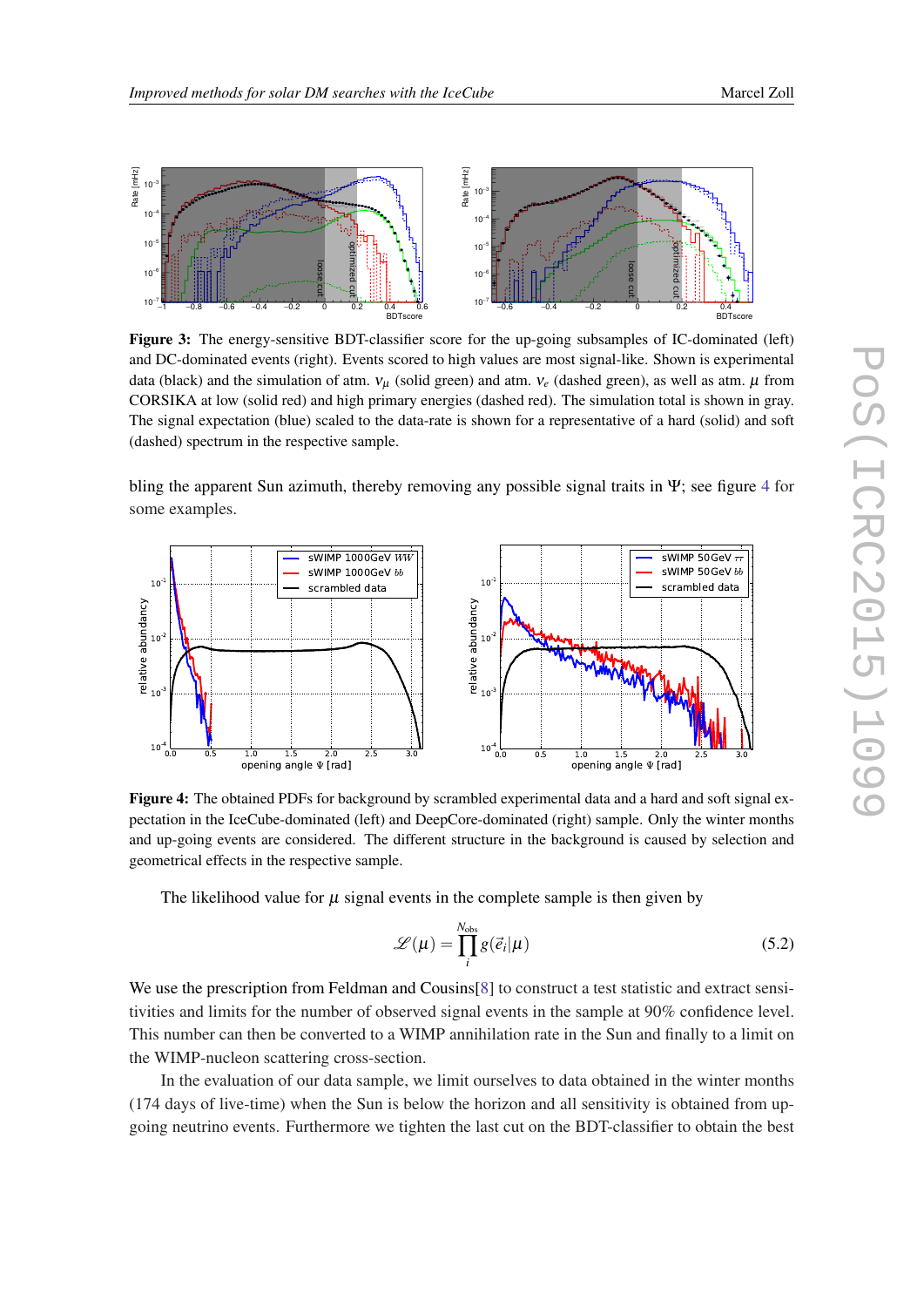<span id="page-6-0"></span>sensitivity from the respective sample. The final event rate is 1.4 mHz in the IC-dominated sample and 0.4 mHz in the DC-dominated sample.

#### 6. Results and discussion

This analysis found no significant excess in muon neutrinos from the direction of the Sun in the search for a possible solar WIMP signal. This allows us to set stringent limits on the muon neutrino-flux from the Sun for energies in the GeV-TeV range. Under the assumption of a local DM density at 0.3 GeV/cm<sup>3</sup>, a standard Maxwellian velocity distribution in the galactic WIMP halo and the Standard Solar Model this limit can be converted to a limit on the WIMP-nucleon scattering cross-section for each such probed WIMP model. Figure 5 shows the obtained sensitivities and limits of this analysis for the spin-dependent and spin-independent scattering cross-section.

Compared to the previous IceCube solar WIMP analysis[[9](#page-7-0)] conducted with 79 deployed strings, the improvement ranges from a factor up to 10 at the lowest WIMP mass at 20 GeV to a factor 2 for higher WIMP masses up to 10 TeV. The improvement over just the added detector volume can be attributed to the refinement of the analysis methods and a better hit selection with IceHive. The so obtained limits make IceCube very competitive compared to the reported limits from other experiments for WIMP masses above ∼150 GeV.

Note: We have carried out a second independent solar WIMP analysis on the same dataset. The results of the two analyses are consistent with each other and are described as separate contributions to this conference (see [[4\]](#page-7-0)). At a later time we will combine the two analyses.



Figure 5: Limits of this analysis on the spin dependent (left) and spin independent (right) WIMP-nucleon scattering cross-section as a function of the WIMP mass derived from this analysis. Systematic uncertainties are shown as a red band. Also shown are reported limits from other experiments [\[10](#page-7-0), [11](#page-7-0), [12](#page-7-0), [13](#page-7-0), [14](#page-7-0), [15](#page-7-0), [16](#page-7-0), [17](#page-7-0), [18](#page-7-0)].

# **References**

- [1] M. Pato, F. Iocco, G. Bertone, Nature 11 (2015) p.245-248
- [2] G. Bertone *et al.*, Phys. Rep. 405 (2005) p.279
- [3] K. Choi *et al.*, JCAP 05, 049 (2014)